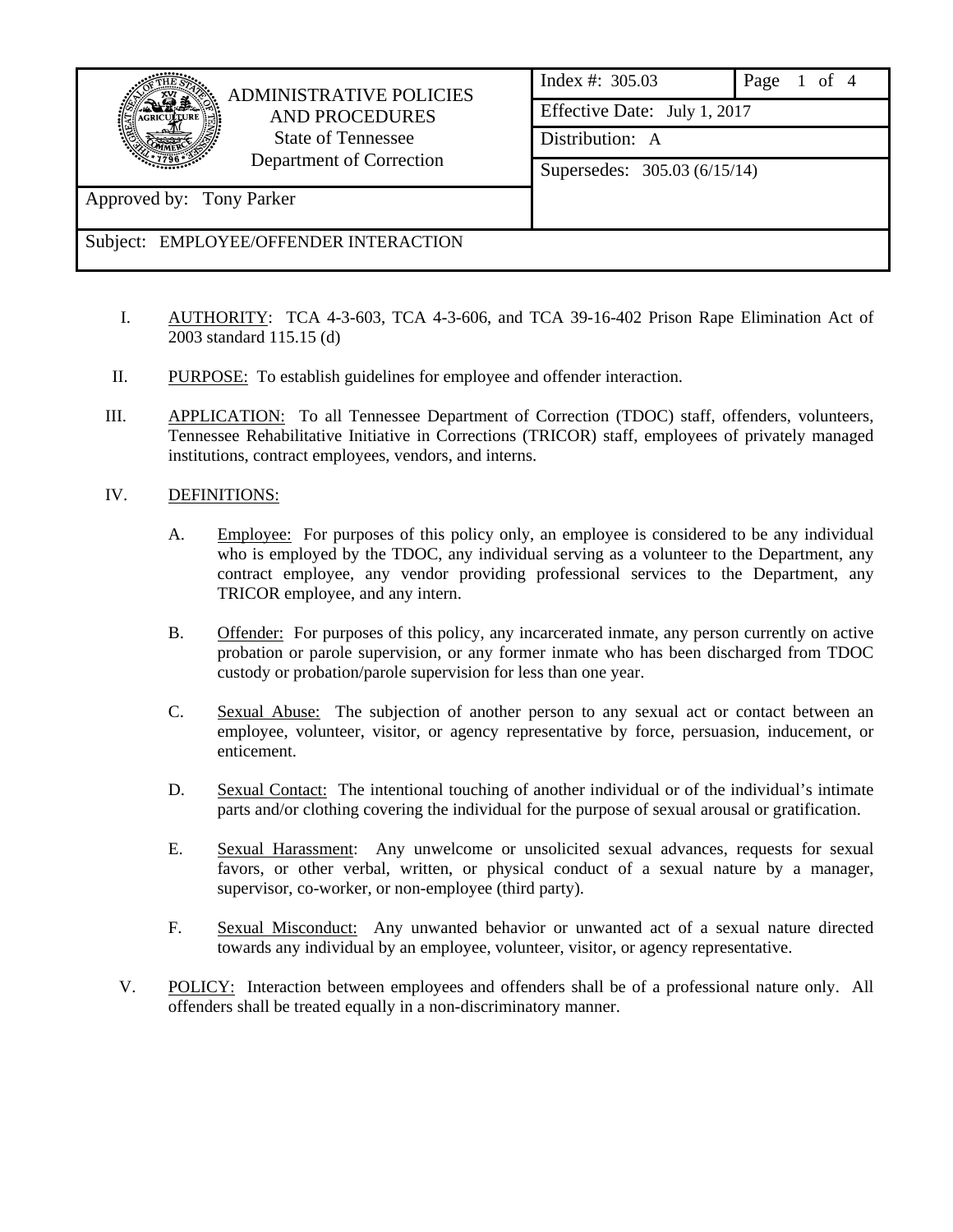## Subject: EMPLOYEE/OFFENDER INTERACTION

## VI. PROCEDURES:

- A. Employees shall conduct themselves in a professional manner when interacting with offenders. When staff of the opposite gender enters an inmate housing unit, he/she shall announce his/her presence. Each Warden/Superintendent shall ensure that this language is provided in the applicable post order governing inmate housing, living quarters, etc.
- B. It is the duty of each employee to correct all incarcerated offenders observed in violation of departmental rules and regulations in a fair, consistent, and impartial manner.
- C. Conversation with offenders shall be respectful and limited to what is necessary as part of the employee's duties. Inmate questions which cannot be answered shall be referred to the immediate supervisor. Offenders shall be addressed by name, rather than TDOC numbers.
- D. Social relationships are prohibited, including but not limited to emotional, sexual, or romantic attachments with offenders in an institution, offenders on parole or probation, and former offenders who have been discharged from TDOC custody or probation/parole supervision for less than one year. Social media relationships are also excluded, such as Facebook, Twitter, and so forth, unless written approval is obtained as described in subsection (F) below.
- E. Sexual contact between employees and offenders is prohibited and subject to administrative and criminal disciplinary sanctions. (See Policy #502.06) Any staff member convicted of an offense that constitutes a sexual offense or violent sexual offense as defined in TCA 40-39-202 will be placed on Tennessee's sex offender registry.
- F. Social relationships are also prohibited with relatives, family, and/or clearly identifiable close associates of such persons unless written approval is obtained from the Commissioner for Central Office employees, Wardens/Superintendents/District Directors for institutional, or Tennessee Correction Academy employees, District Directors for Community Supervision employees, or the Executive Director of TRICOR immediately upon establishment of such relationships. When an employee is related in any way to an offender and/or an offender's relatives, the employee will report this fact to the Warden/Superintendent or Central Office Director upon employment or when the relationship becomes known to the employee. (See Policy #302.08 Employee Code of Conduct) Upon receipt of this information, the local manager and appropriate assistant commissioner will review and determine appropriate action to be taken.
- G. Allegations of employee sexual misconduct, sexual harassment, sexual contact and/or sexual abuse shall be investigated in accordance with TDOC policies and Tennessee statutes. If the accusations are found meritorious, then the employee(s) shall be subject to disciplinary actions, up to and including termination, or appropriate actions where necessary, in accordance with Tennessee statute and TDOC policies. Consent on the part of an offender is not a defense on the part of the employee as a response to charges of any form of sexual misconduct. (See Policy #502.06)
- H. An employee shall not trade, barter, or enter into any business transaction or maintain any business interaction with offenders or their families except as outlined in Policy #510.02, nor shall an employee carry, mail, pass, or throw contraband in or out of any correctional institution. An employee shall not donate items to offenders or their families without prior approval of the Warden/Superintendent.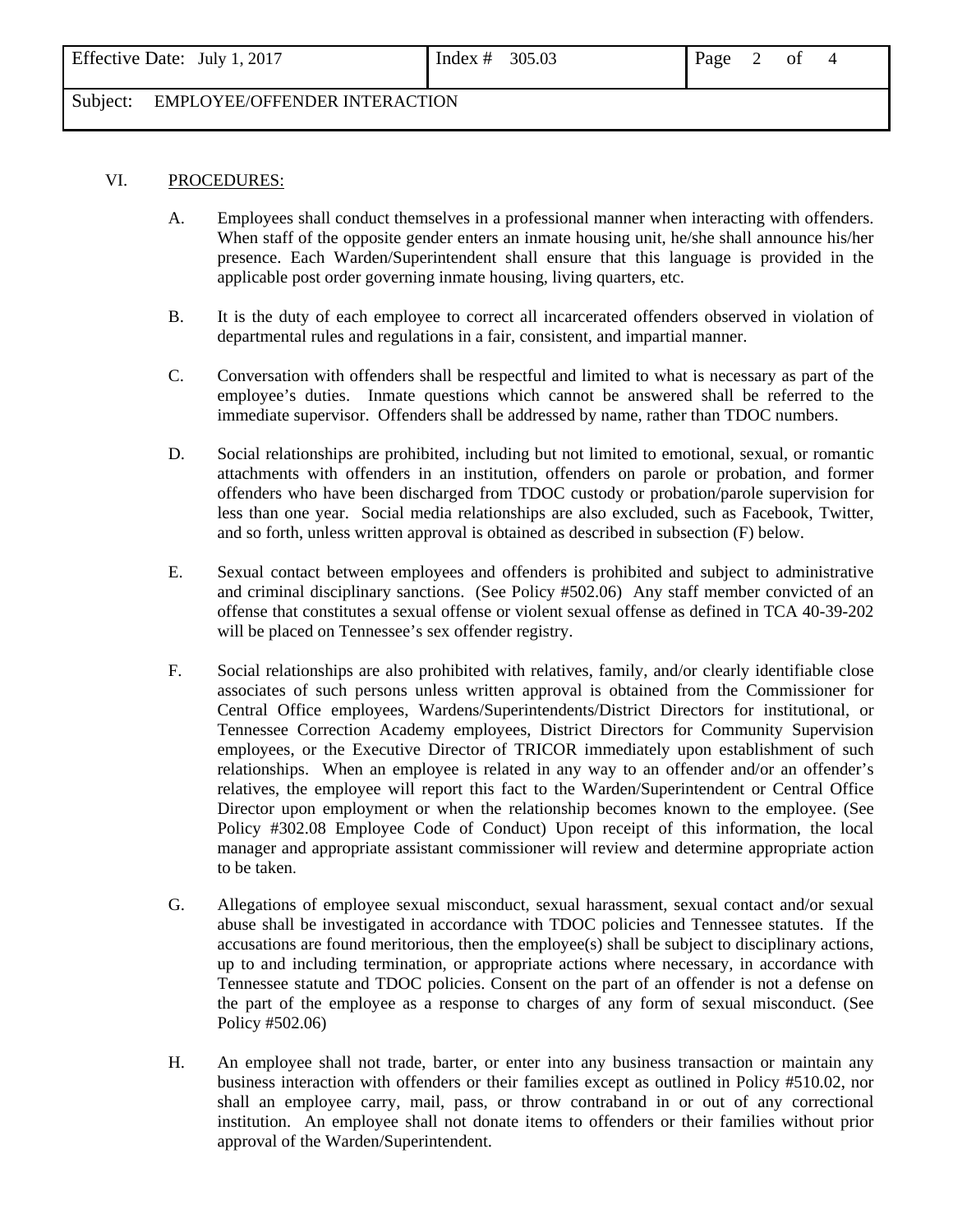## Subject: EMPLOYEE/OFFENDER INTERACTION

 Should an employee have knowledge of any employee engaged in such trafficking, it is the employee's duty to report such information to his/her supervisor. Failure to do so shall result in disciplinary action. Any attempt by an employee to communicate or do business with offenders or their families through their relatives and/or clearly identifiable close associates in an effort to circumvent this policy shall be a violation of this policy.

- I. Exchange of correspondence or telephone conversations for any purpose other than related to official duty shall be considered a violation of this policy and shall result in disciplinary action being taken.
- J. The Warden/Superintendent/District Directors/designee shall post incompatible notices on TOMIS conversation LIBA listing employee(s) and/or offender(s) that have been determined to be incompatible based on an investigation conducted by the Wardens/Superintendents/District Directors/designee including, but not limited to, the following reasons:
	- 1. Assault by an offender with resulting serious physical injuries to the staff
	- 2. Sexual assault upon the staff member
	- 3. Employee's immediate family is a victim of the offender's crime which results in serious physical injury or death
	- 4. Staff gave testimony which caused the offender to be sent to the TDOC or whose testimony caused the offender to receive an additional sentence while incarcerated, or under TDOC supervision, such as death sentence, etc.
	- 5. A member of staff's immediate family gave testimony which may have resulted in the offender being incarcerated in TDOC
	- 6. OPTIONAL: If any staff member has a close relative, immediate family member, or close personal friend incarcerated within the same institution or under TDOC supervision in the same county
	- 7. Other reasons if approved by the Deputy Commissioner of Operations or the Assistant Commissioner of Community Supervision.
- K. Signs that declare the Department's zero tolerance policy regarding employee/offender relationships shall be prominently posted at institutional checkpoints and sally ports, at the Tennessee Correction Academy, Probation/Parole district offices, in TDOC Central Office, and any additional areas deemed appropriate by the Commissioner, Warden, Superintendent, or District Director.
- L. An employee who witnesses or knows of a violation of this policy must promptly report the violation. Any employee who fails to promptly report a violation shall be subject to disciplinary action, up to and including termination. An employee who retaliates against any person for reporting or providing information concerning a violation of this policy shall be subject to disciplinary action, up to and including, termination.